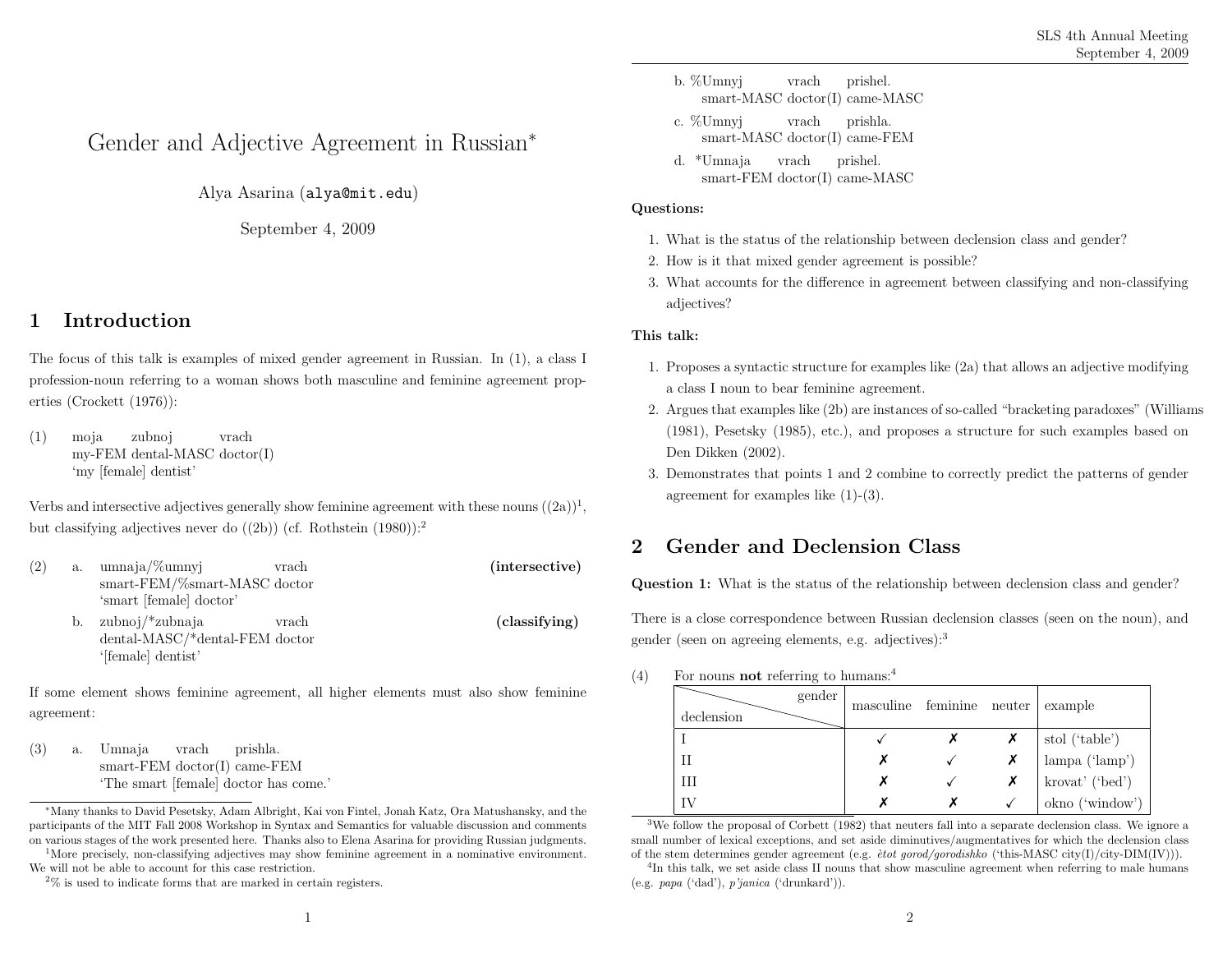Alya AsarinaGender and Adjective Agreement in Russian

#### (5)Agreement rules:

- a. class  $I \rightarrow$  masculine agreement
- b. class  $II \rightarrow$  feminine agreement
- c. class III  $\rightarrow$  feminine agreement
- d. class IV  $\rightarrow$  neuter agreement

Question 1: What is the status of the relationship between declension class and gender?Answer: Declension class determines gender agreement.

## <sup>3</sup> Introducing Semantic Gender

Question 2: How is it that mixed gender agreement is possible?

Suppose that semantic gender is not encoded directly on <sup>a</sup> noun, but can be independentlyintroduced within the NP:

(6) $\mathbb{I}[\mathbf{wmn}] = \lambda \mathbf{x} \cdot \mathbf{x}$  is female (preliminary)

Suppose also:<sup>5</sup>

(7))  $wmn$  has a class II feature

By the agreement rules above, wmn thus triggers feminine agreement. Female gender can also be expressed overtly with class I profession nouns by using the class II noun *zhenshchina* ('woman'). It appears above classifying adjectives and below intersective adjectives, andtriggers feminine agreement on all higher elements:

- (8) a. umnaja/\*umnyj smart-FEM/\*smart-MASC woman(II) dental-MASC doctor(I) **zhenshchina** zubnoj vrach'smart woman-dentist'
	- b. \*zubnoj/zubnaja dental-MASC/dental-FEM woman(II)-doctor(I)zhenshchina-vrach
	- c. \***zhenshchina** umnyj/umnaja woman(II) smart-MASC/smart-FEM doctor(I)vrach

Thus zhenshchina behaves exactly like an overt realization of wmn, except that it cannot appear above intersective adjectives.

#### (9)Structural conditions on gender agreement:

If  $\alpha$  agrees for gender with  $\beta$ , the agreement features on  $\alpha$  are determined by the closest class feature C that is in the agreement domain of  $\alpha$ .

(10) Adjectives: Gender agreement is determined by the highest class feature in the adjective's c-command domain.

Verbs: Gender agreement is determined by the highest class feature in the subject.

Illustration of mixed agreement:

(11) a. Zubnoj dental-MASC doctor(I) came-FEM 'The [female] dentist has come.' vrachprishla.



c. Gender agreement: item $\frac{wmn(\text{II}) \quad \text{vrach}(\text{I})}{\text{too high} \quad \checkmark}$  masculine adjectivee | too high  $\checkmark$  masculine verb $\checkmark$ not closest

Unlike class <sup>I</sup> nouns denoting humans, class <sup>I</sup> nouns denoting female animals never trigger feminine agreement:

- (12) a. beremennyj/\*beremennaja pregnant-MASC/\*pregnant-FEM whale(I) krokodilkitb. zelëny $i$ /\*zelënaja
	- green-MASC/\*green-FEM crocodile(I)

This suggests that *wmn* applies only to humans:

(13) $\mathbb{I}[\mathbf{wnn}] = \lambda \mathbf{x} : \mathbf{x} \text{ is human . } \mathbf{x} \text{ is female}$  (final)

Question 2: How is it that mixed gender agreement is possible?Answer:

- The projection  $wmn$ :
	- has <sup>a</sup> class II feature
	- is (optionally) introduced above certain adjectives

 $5$ Supposing that  $wmn$  is class III would work similarly.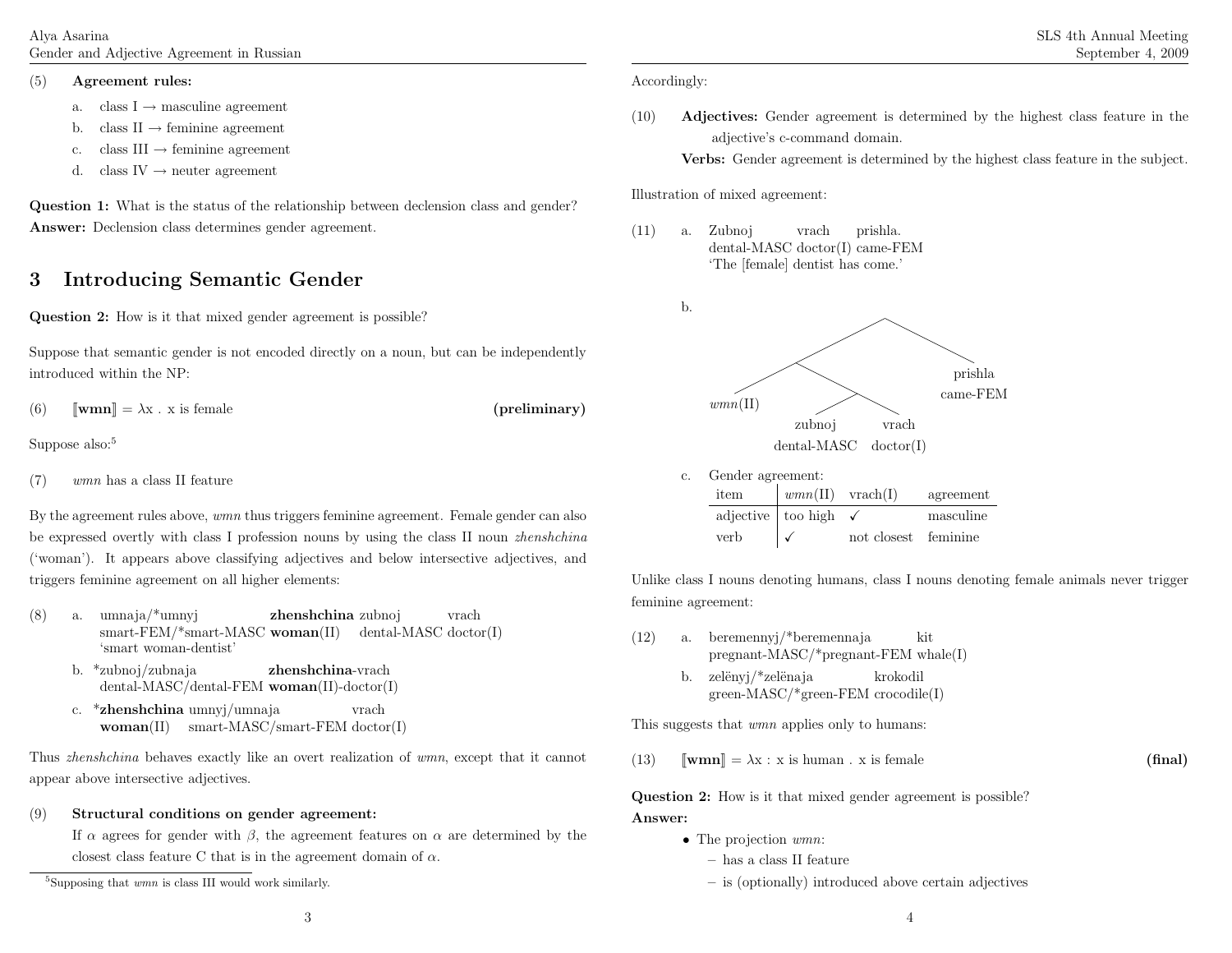- Adjective gender agreement is determined by the highest class feature in its ccommand domain.
- Verb gender agreement is determined by the highest class feature in the subject.
- Higher items will agree with the class II feature on wmn, while lower ones will agree with the class <sup>I</sup> feature on the noun.

This proposa<sup>l</sup> also explains why if any element displays feminine agreement, so must all higher ones:

- The class II feature on *wmn* is higher than the class I feature on the noun.
- If wmn is in the agreement domain for some element, it is also in the agreement domain for all higher elements.

# <sup>4</sup> Classifying Adjectives

Question 3: What accounts for the difference in agreement between classifying and nonclassifying adjectives?

For ease of presentation, consider the English example *oral surgeon*, where *oral* is a classifying adjective.

- (14) $\int$   $\lbrack \;$  oral surgeon $\rbrack$  =
	- a. *Incorrect:*  $\lambda$ x . x is oral and x does surgery
	- b. *Correct:*  $\lambda$ x . x does oral surgery

If surgeon has <sup>a</sup> non-decomposable denotation as in (15), it is difficult to derive the correct denotation for *oral surgeon*.

(15) $\text{Surgery}$   $\text{[surgery]}$  (not helpful)

Surgeon must be semantically decomposable. Thus oral surgeon is an example of <sup>a</sup> bracketing paradox (Williams (1981), Pesetsky (1985), etc.).

### (16)Bracketing paradox:

- a. Semantic structure: [[oral surge] -on]
- b. Word boundaries: [oral [surge -on]]

Possible solution (following Den Dikken (2002)):

• the suffix -on has no semantics

- <sup>a</sup> higher element (call it DOER):
	- agrees with the suffix -on, copying its semantic features
	- bears the semantics we might have assigned to -on

### (17)Another classic bracketing paradox:

- a. Semantic structure: [[un- happy] -er]
- b. Morphological structure: [un- [happy -er]]

Proposal by Den Dikken (2002), with semantically interpretable elements in bold:



Applying the proposal to *oral surgeon*:

- (19) Actual semantic structure: [[oral surgeon] DOER]
- (20) Relevant denotations:
	- a. $\text{J} \quad \text{[oral]} = \lambda x \in D_e$ . x is oral
	- b. $\text{S−}$   $\text{[surgeon]} = \lambda x \in D_e$ . x is a surgery
	- c.  $[DOER] = \lambda f \in D_{< e,t>}$ .  $\lambda y \in D_e$ .  $\exists x \text{ s.t. } y \text{ does task } x \text{ and } f(x) \text{ is true}$
- (21) Derivation: (following Heim and Kratzer (1998))
	- a. Predicate Modification:  $\llbracket \textbf{oral surgeon} \rrbracket = \lambda x \in D_e$ . x is oral and x is a surgery b. Functional Application:
		- [**oral surgeon DOER**] =  $\lambda y \in D_e$ . ∃x s.t. y does task x and x is oral and x is <sup>a</sup> surgery $= \lambda y \in D_e$ . y does oral surgery

Similarly, *zubnoj vrach* ('dental doctor' = 'dentist') is composed in the following way:

- (22) Semantic structure: [[zubnoj vrach] DOER]
- (23) Relevant denotations:
	- a. $\text{L}$   $\left[\text{zubnoj}\right] = \lambda x \in D_e$ . x is dental
	- b.  $[\![\mathbf{vrach}]\!] = \lambda \mathbf{x} \in \mathbf{D}_{\mathbf{e}}$ . x is "doctoring"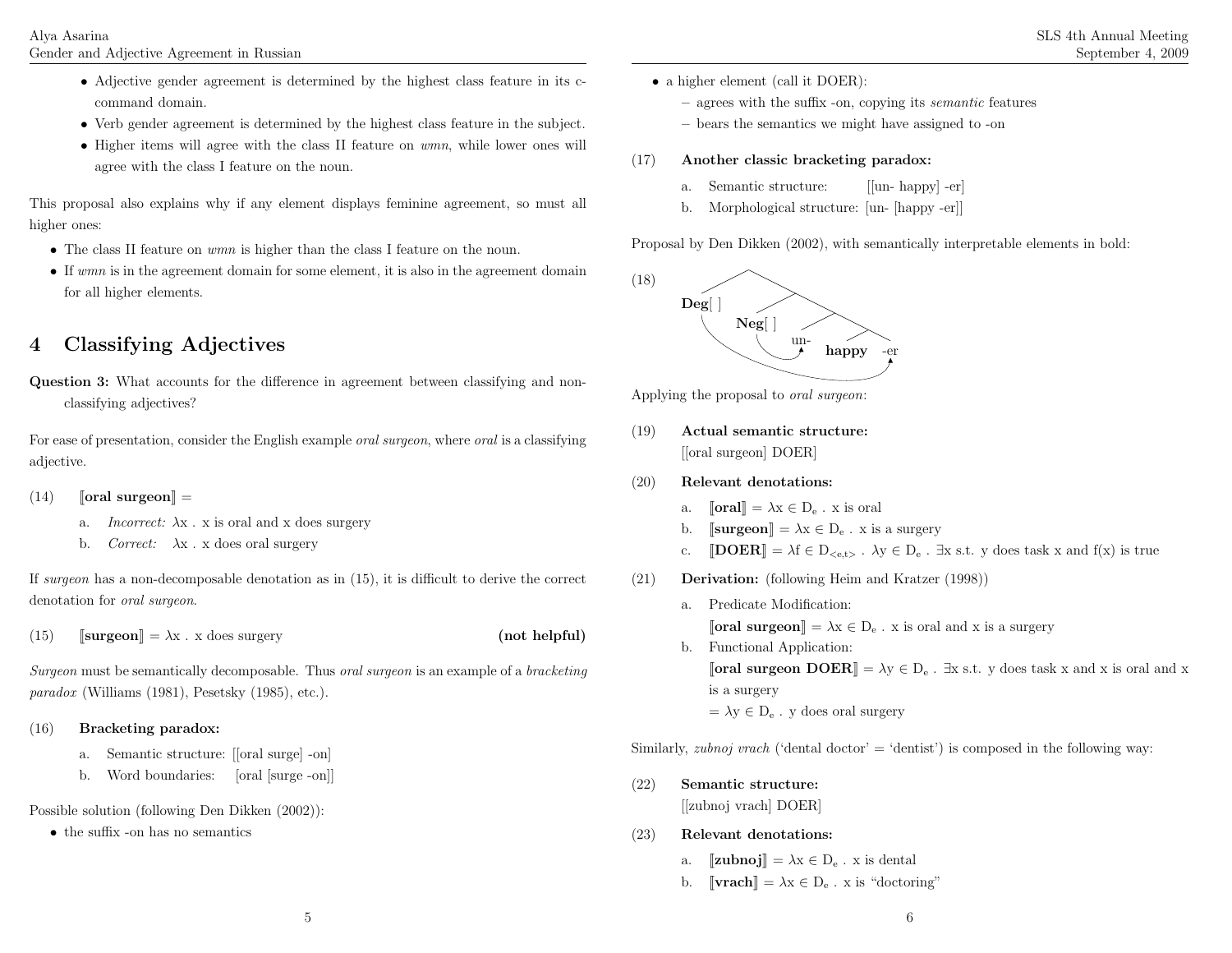- c.  $[DOER] = \lambda f \in D_{< e,t>}$ .  $\lambda y \in D_e$ .  $\exists x \text{ s.t. } y \text{ does task } x \text{ and } f(x) \text{ is true}$
- (24)**J**  $[\![\text{zubnoj}\; \text{vrach}\; \text{DOER}]\!] = \lambda y \in D_e$ .  $\exists x \text{ s.t. } y \text{ does task } x \text{ and } x \text{ is dental and } x$ is "doctoring"

Now recall the proposed denotation of wmn:

(25) $\text{Jwmm} = \lambda x : x \text{ is human . } x \text{ is female}$ 

Because wmn describes <sup>a</sup> human being and not <sup>a</sup> task, it must merge higher than DOERand thus higher than *zubnoj* ('dental'):



This explains why classifying adjectives, which describe <sup>a</sup> task and not <sup>a</sup> person, always showmasculine agreement. With non-classifying adjectives, there are multiple options available.

## Feminine agreement:

(27) a. Umnaja smart-FEM doctor(I) came-FEM 'The smart [female] doctor has come.' vrachprishla.



## Mixed agreement:

(28) a. %Umnyj smart-MASC doctor(I) came-FEMvrachprishla.



## Masculine agreement:

(29) a. %Umnyj smart-MASC doctor(I) came-MASC 'The smart [female] doctor has come.' vrachprishel.



Question 3: What accounts for the difference in agreement between classifying and nonclassifying adjectives?

Answer:

- When combining with profession-denoting nouns:
	- classifying adjectives modify the task
	- non-classifying adjectives modify the person who does the task
	- wmn modifies the person who doest the task
- DOER maps description of a task  $\rightarrow$  description of a person who does the task.
- wmn cannot affect agreement on classifying adjectives because:
	- classifying adjectives merge below DOER
	- wmn merges above DOER